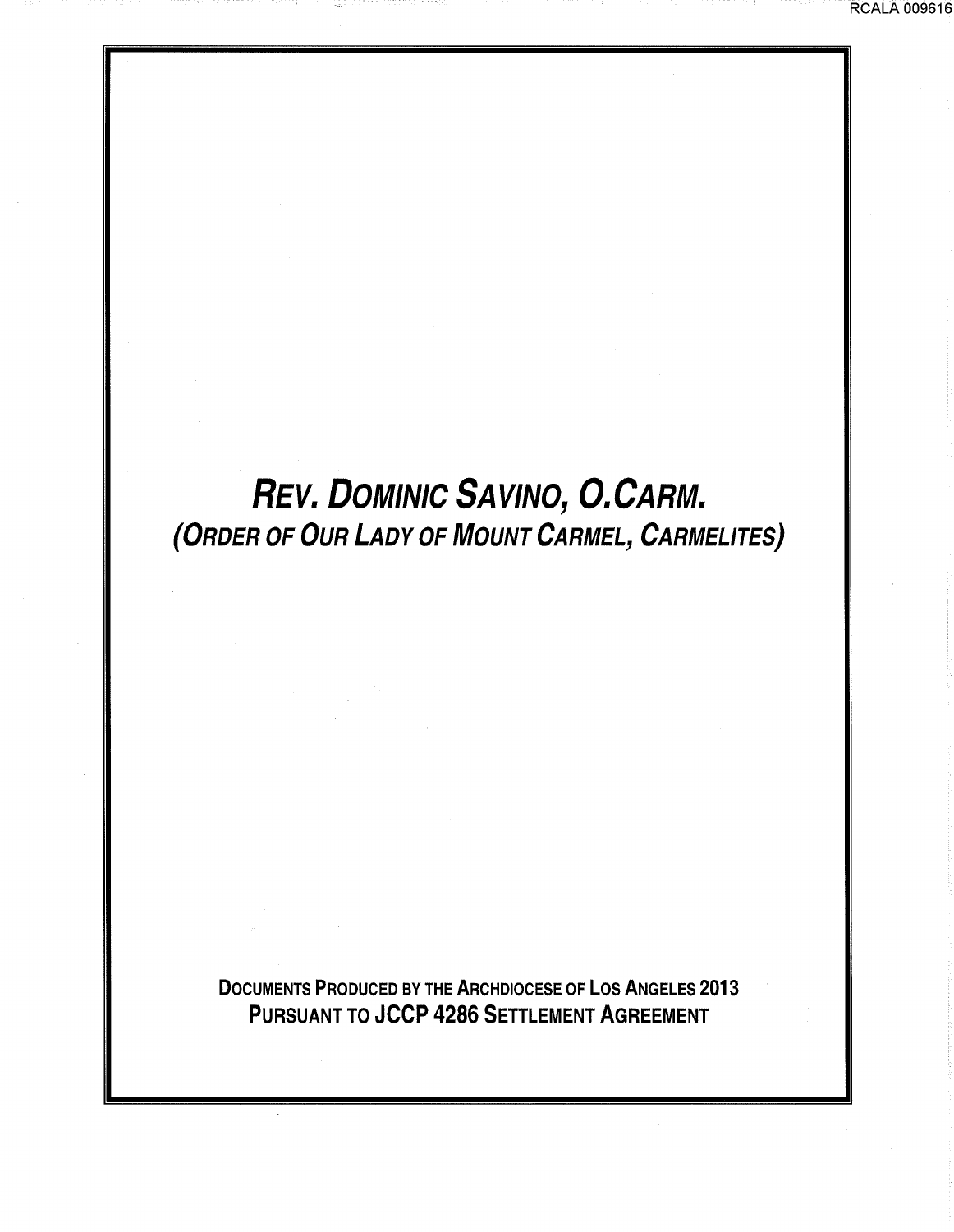### Vicar for Clergy Database

------·-···-----·

Clergy Assignment Record (Detailed)

## Rev Dominic Savino, O.Carm.

| <b>Current Primary Assignment</b>                      |                       |                  |                 |
|--------------------------------------------------------|-----------------------|------------------|-----------------|
| <b>Birth Date</b>                                      |                       |                  | Age:            |
| <b>Birth Place</b>                                     |                       |                  | Deanery:<br>-22 |
| Diaconate Ordination                                   |                       |                  |                 |
| Priesthood Ordination                                  | 1/1/1953              |                  |                 |
| Diocese Name                                           |                       |                  |                 |
| Date of Incardination                                  |                       |                  |                 |
|                                                        |                       |                  |                 |
| Religious Community                                    | Carmelite Fathers     |                  |                 |
| Ritual Ascription                                      | Latin                 |                  |                 |
| Ministry Status                                        | <b>Inactive Leave</b> |                  |                 |
| Canon State                                            | Relig. Order Priest   | Incard Process □ |                 |
| <b>Begin Pension Date</b>                              |                       |                  |                 |
| Home phone                                             | (818) 890-6630        |                  |                 |
| Seminary                                               |                       |                  |                 |
| Ethnicity                                              | English               |                  |                 |
|                                                        |                       |                  |                 |
| <b>Fingerprint Verification and Safeguard Training</b> |                       |                  |                 |
| Date Background Check                                  |                       |                  |                 |
| Virtus Training Date                                   |                       |                  |                 |

| <b>Assignment History</b>                                                                       |            |                                       |  |
|-------------------------------------------------------------------------------------------------|------------|---------------------------------------|--|
| Assianment                                                                                      |            | <b>Beginning Date Completion Date</b> |  |
| Inactive Leave, HAS NO FACULTIES. In process of laicization.                                    | 3/20/2002  |                                       |  |
| Carmel West Community, North Hills Associate Pastor (Parochial Vicar),<br><b>Active Service</b> | 10/16/1990 | 3/19/2002                             |  |
| Carmel West Seminary, North Hollywood Resident, Resident                                        | 1/1/1984   | 10/15/1990                            |  |
| Carmel West Seminary, North Hollywood Resident, Resident                                        | 8/1/1977   | 12/31/1984                            |  |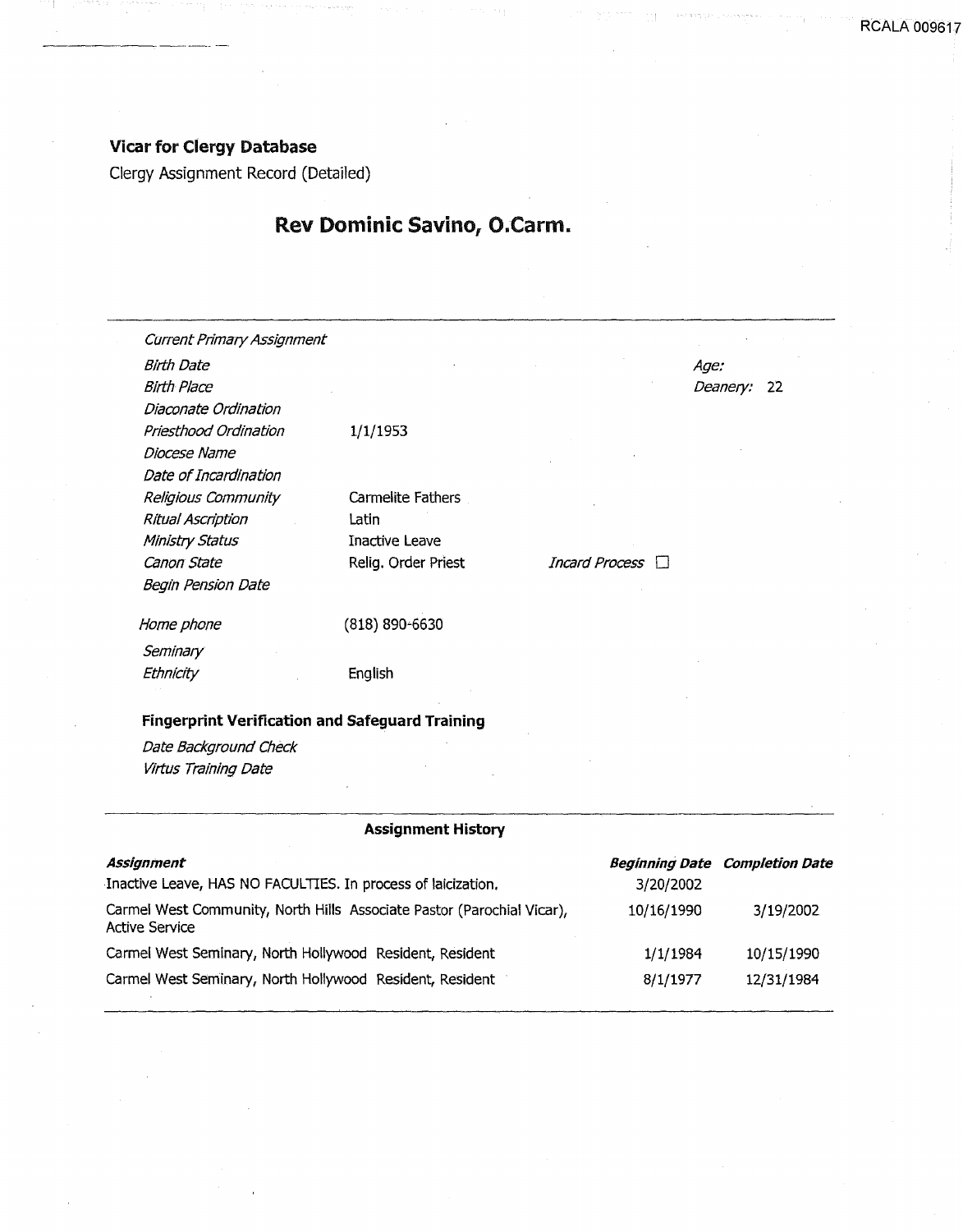#### Assistance Ministry of the Archdiocese of Los Angeles (English Box) Received 10:05 AM, Tuesday, March 12, 2002  $- X^{REDACTED}$

My name is REDACTED . My phone number is REQACTED And the complaint deals with my two sons who were students at Crespi, hum Carmelite High School in the '70s.

They are grown men now, but they have never forgotten the treatment they received at the hands of Father Dominic Sorbino (Savino.) Hum, and I hope that I receive a call back because the Church is finally taking some kind of action, and I want to have some satisfaction and so do my sons. Hum, my sons' names are REDACTED and REDACTED satisfaction and so do my sons. Hum, my sons' names are REDACTED REDACTED. They were 15 at the time.

Thank you for your attention.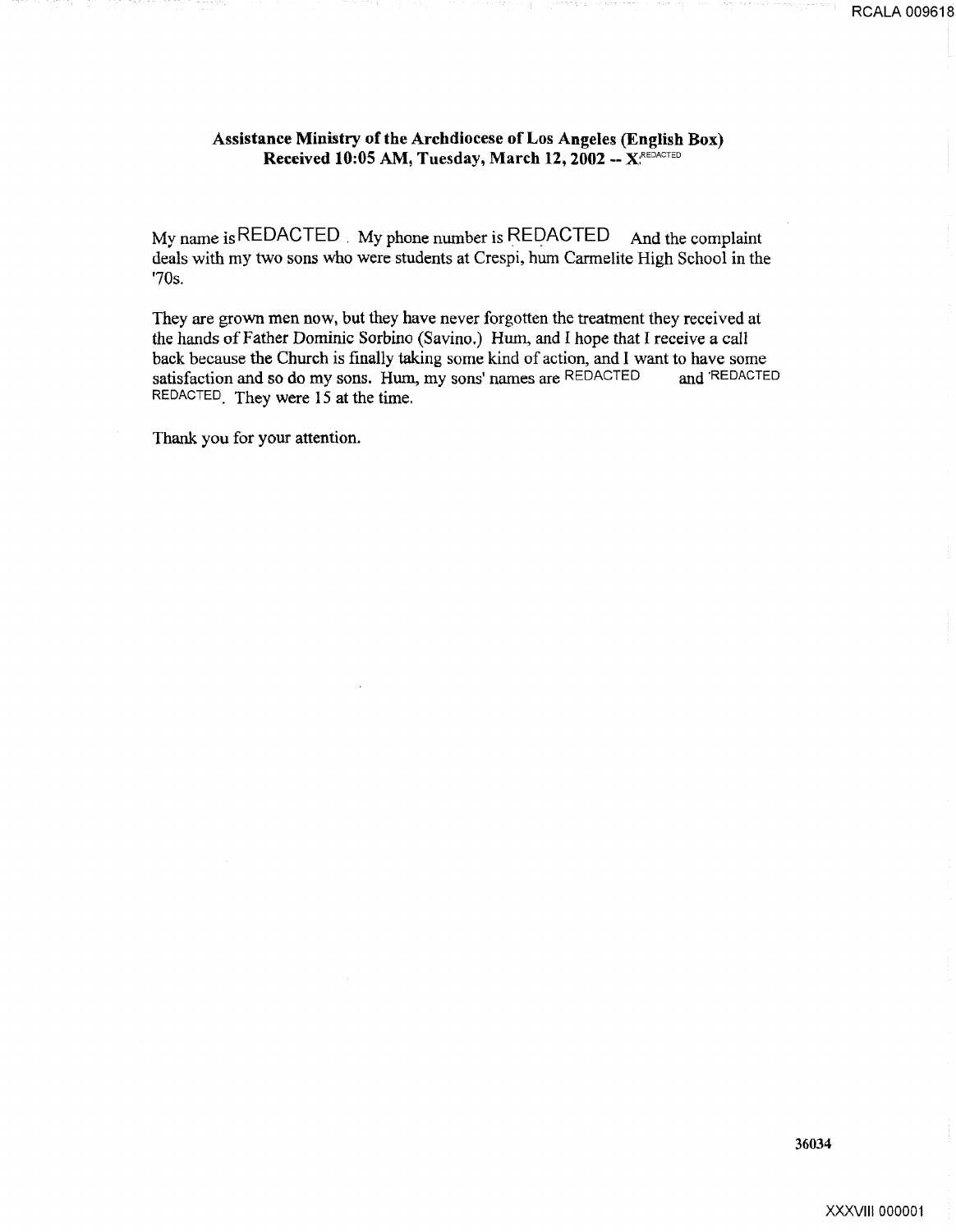

#### **ORDER OF CARMEL**

March 22, 2002

Dear Members of the Crespi Carmelite High School Family:

I greet you in the name of Jesus the healer, Jesus the minister, Jesus the redeemer.

During these final days of Lent, the Church asks us to examine our own consciences, to resolve any wrongs we may have committed, to seek forgiveness, do penance and anticipate the Risen Lord of Easter.

In this Lenten season, in diocese after diocese, the U.S. Church has been burdened and besieged by a most serious matter-a series of unfortunate reports of sexual misconduct with minors by members of the clergy.

I am very saddened to inform you that this issue has now reached this community.

Rev. Dominic Survince; **Q. Curre**; thas been removed as President of Crespi Carmelite High -School by the Province of the Most Pure Heart of Mary of the Order of Carmelites. Effective . The education of the second term is a second term of the second term is an experienced member of our community and the founding principal of Crespi Carmelite High School, will assume the position of Acting President.

The Carmelites have made all the necessary and appropriate reports to the Archdiocese of Los Angeles and to civil authorities about this matter. Permit me to explain.

Last week, an allegation of inappropriate behavior involving two minors some 23 years ago was made against Father Savino. At the time of the alleged incident, the minors were Crespi students and Father Savino was a member of the faculty. This allegation was reported through the telephone hotline established by the Archdiocese of Los Angeles to receive and process information about allegations of clerical sexual misconduct with minors.

In the course of investigating this initial allegation, the Province learned of several past incidents of sexual misconduct with minors, who were not Crespi Carmelite High School students, by Father Savino. Father Savino has been very cooperative in this investigation.

After consultation with an advisory group to the Provincial Council, and the Council itself, the Carmelites have removed Father Savino from his assignment and from active ministry. He has been placed under supervision by me. Pursuant to our policies, Father Savino will be offered appropriate professional evaluation and treatment as necessary. These actions are consistent with the Province's policies on sexual misconduct with minors.

1317 Frontage Road • Darien, Illinois 60561·5376 Telephon& (630) 971·0050 • Telelax (630) 971· 0195

P.02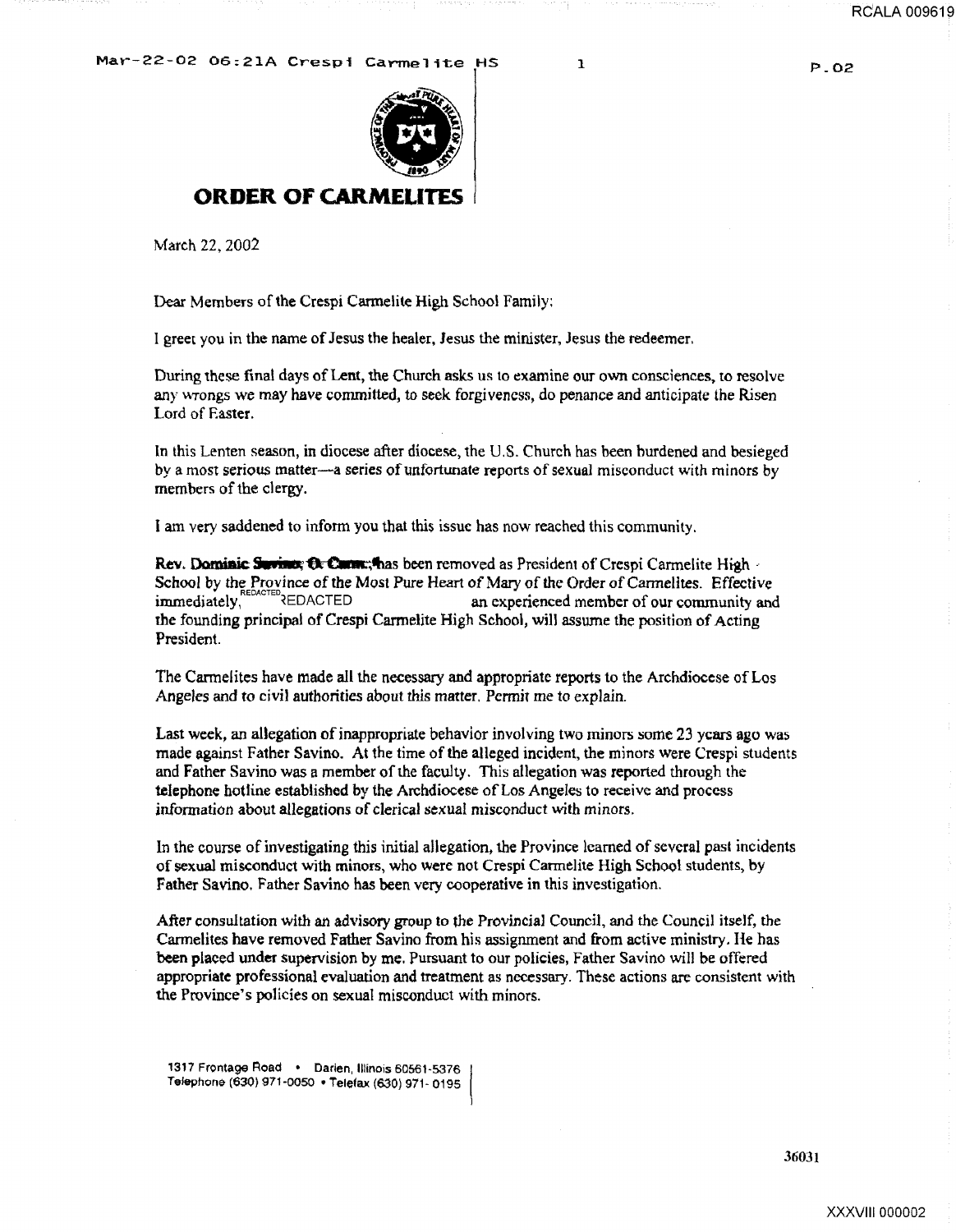P.03

We are actively investigating all of the reported incidents involving Father Savino and will take appropriate action in accordance with our policies and any other appropriate organization. In addition, we will cooperate with the requirements of all appropriate civil authorities.

I encourage anyone who has any concerns, issues or information to share them with us as we continue to investigate and resolve this serious matter. To facilitate conversations, we've arranged to have counselors available at the high school Friday afternoon, March 22 and also on Sunday, March 24, from 1:00 P.M. to 4:00 P.M. Experienced counselors will be available to talk with anyone about any aspect of this matter or the issue of clerical sexual misconduct with minors.

You are also welcome to call Crespi Carmelite High School anytime at the following number:<br>REDACTED and a Carmelite will respond to you as soon as we are able. and a Carmelite will respond to you as soon as we are able.

The Carmelites believe that we must act responsibly and compassionately to all victims of sexual misconduct, their families and their conununities who are devastated by this behavior. On behalf the Carmelites, I apologize to all who are affected by the tragedy of clerical sexual misconduct with minors.

I pray for the healing of all victims, their families. their communities, and I ask God to grant Father Dominic peace.

Sincerely yours, REDACTED

36032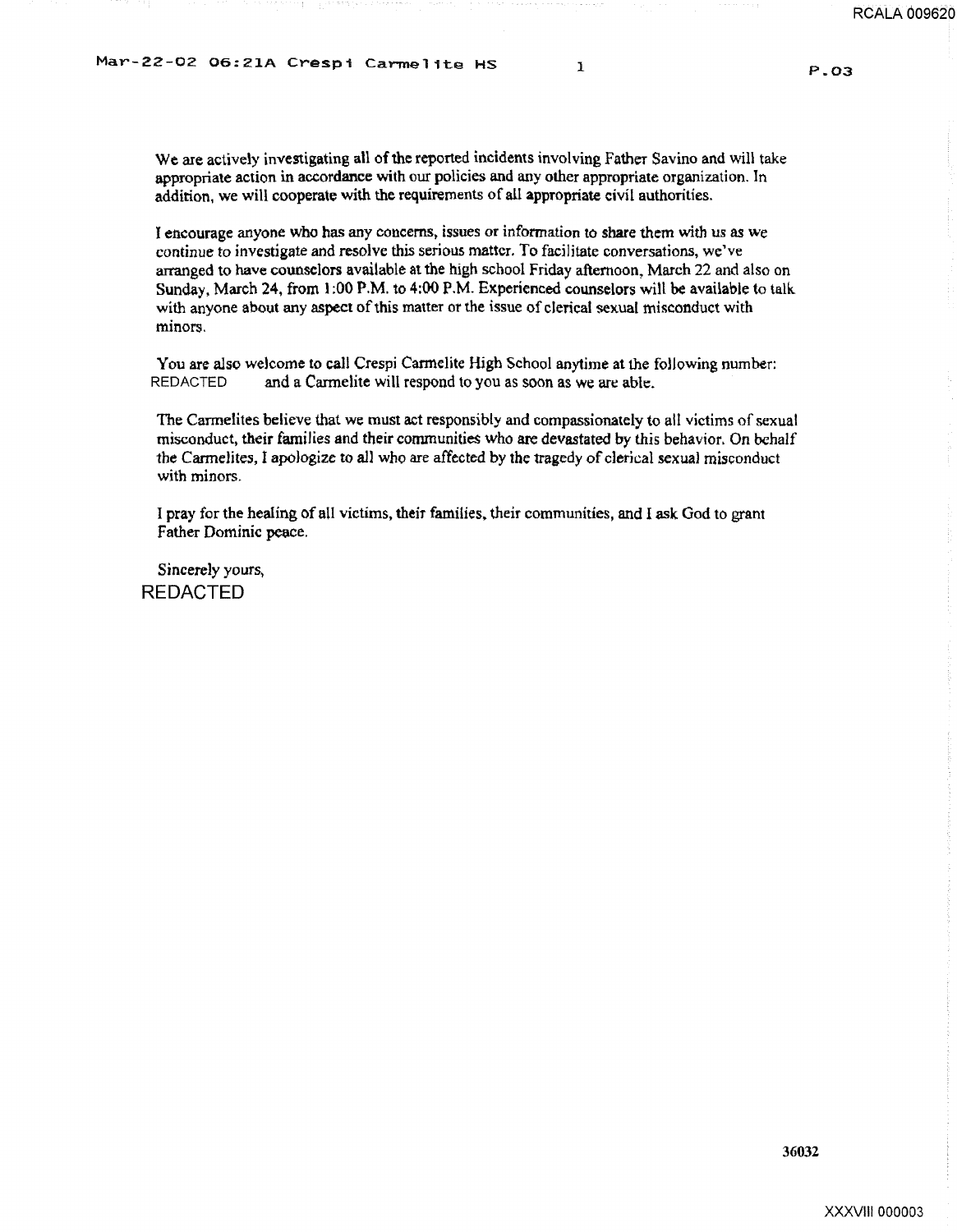*ID CMOB# Case Name Active Case? Cleric Name Cleric Age Cleric Etltnicity Incardination* 

*Claimant* 

49 049 Dominic Savino  $\Box$ Savino, Dominic 63 Caucasian Religious Order 1952 On Leave Youth-Male 1970

*Investigator Name Date Investigation Initiated Date Investigation Completed* 

*Case Disposition* 

*Date Of Ordination Clergy Status* 

*Date Referred To Vicar* 

*Date Of Alleged Incident Investigation Complete* 

*Intervention Description* 

*Case Status* 

*Follow Up Follow Up Date Legal Proceedings Sent To Rome? Canonical Trial· Canonical Disposition Page* 

 $\Box$ 

 $\Box$ 

Age 63, ordained 1952; inactive leave; has petitioned for laicization. Mentioned in L.A. Times article of August 25, 2002. March 2002 hot line call to Asst. Ministry from mother of two boys alleging abuse by Fr. while 15 yr. old students at Crespi High School in the 1970's. Has been reported to LAPD. Immediately removed as president of Crespi; counseling offered at school premises. In 1979 Fr. was sent for treatment after he had molested a teenager in his parish. Msgr. Cox to give status report.

 $\Box$  $\Box$ 

*Date Sent To Rome Canonical Trial Date* 

*Wednesday, July 12, 2006* 

*Pagel ofl* 

RCALA 009621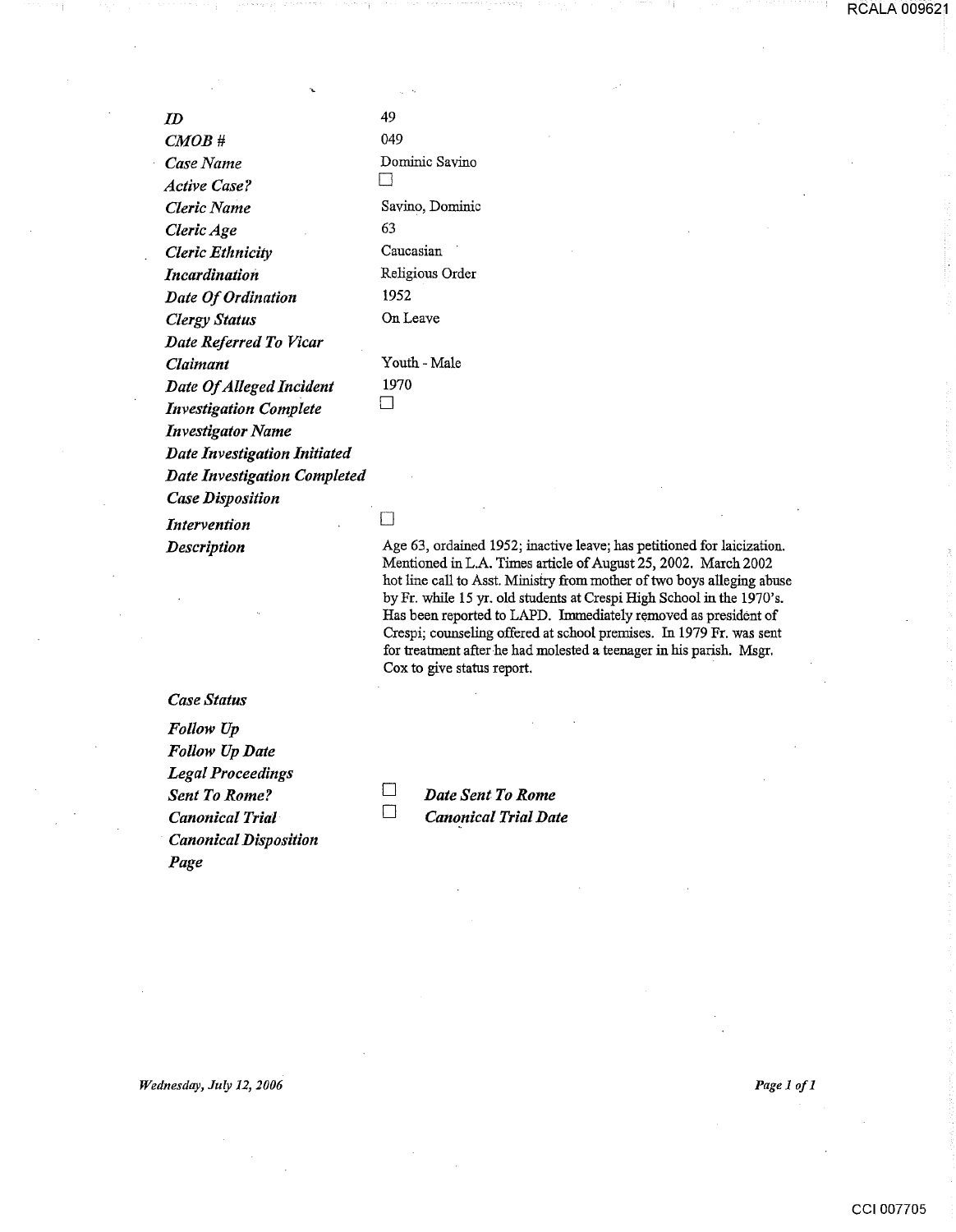|                                   | CMOB# 360049                                                                       |
|-----------------------------------|------------------------------------------------------------------------------------|
| Considered by CMOB                |                                                                                    |
| <b>Inactive Date</b>              |                                                                                    |
| Case Name                         | <del>Harrassed Student</del>                                                       |
| Active Case?                      |                                                                                    |
|                                   |                                                                                    |
| <b>Priest Name</b>                | Savino, Dominic, O.Carm.                                                           |
| DOB                               |                                                                                    |
| Ethnicity                         | English                                                                            |
| <b>Diocese</b>                    |                                                                                    |
| <b>Canon State</b>                | Religious Order Priest                                                             |
| <b>Religious Order</b>            | Carmelite Fathers                                                                  |
| <b>Incardination</b>              |                                                                                    |
| Date Of Ordination                |                                                                                    |
| <b>Clergy Status</b>              | Inactive Leave                                                                     |
| <b>Clergy</b> (Faculties)         |                                                                                    |
| Religious                         | $\vert \ \ \vert$                                                                  |
| <b>Diocesan</b>                   |                                                                                    |
| <b>Description</b>                |                                                                                    |
| Deacon                            |                                                                                    |
| <b>DOB</b>                        |                                                                                    |
| <b>Diocese</b>                    |                                                                                    |
| <b>Ethnicity</b>                  |                                                                                    |
| <b>Ordination</b>                 |                                                                                    |
| <b>Status</b>                     |                                                                                    |
| Date Referred to Vicar            | 4/16/2012                                                                          |
| Date Of Alleged Incident          | 2000-2002                                                                          |
| <b>Alleged Victim</b>             | Youth - Male                                                                       |
| <b>Multiple Victims</b>           |                                                                                    |
| <b>Accusers</b>                   |                                                                                    |
| <b>Investigation Complete</b>     | LI                                                                                 |
| <b>Investigator Name</b>          |                                                                                    |
| <b>Removed From Ministry</b>      | $\Box$                                                                             |
| <b>Date Removed From Ministry</b> |                                                                                    |
| <b>Date Returned To Ministry</b>  |                                                                                    |
| <b>Case Disposition</b>           |                                                                                    |
| <b>DispositionComments</b>        |                                                                                    |
| Intervention                      |                                                                                    |
| <b>Description</b>                | <b>REDACTED</b><br>received a report in April 2012 from a now 28-year-old male who |

alleges that, while he was being counseled during his latter years at an ADLA high school, Fr. X repeatedly asked him questions about his sexuality and became sexually aroused during the counseling sessions. Fr. X was an Order priest who is on inactive leave and is currently being laicized. The victim was an openly gay student who also was harrassed by other students and some faculty members for his homosexuality. He alleges that Fr. X kissed him on the neck and cheek at his graduation party, and touched his buttocks. The victim stated that he tried to report the incidents previously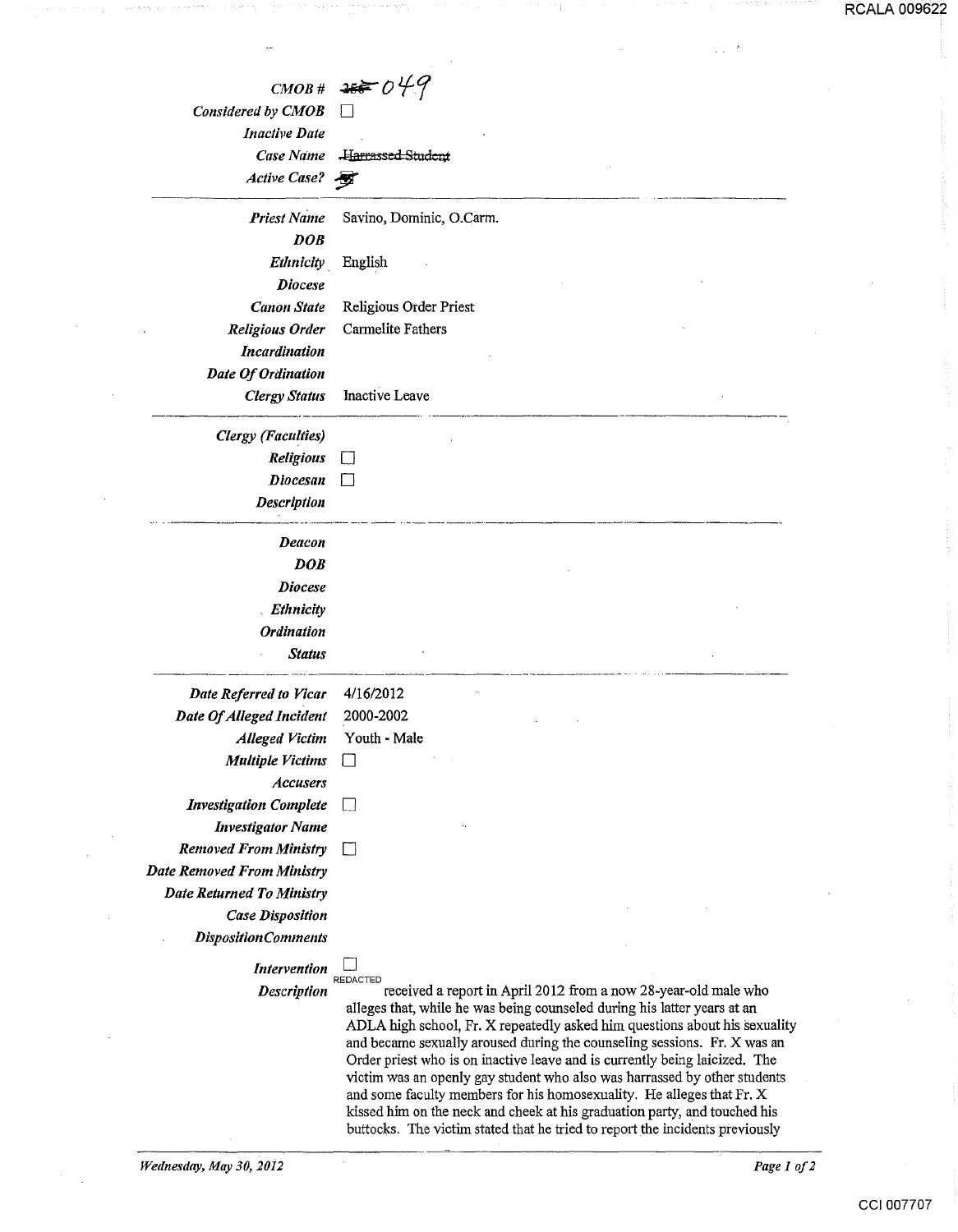but did not do so. The victim wants an apology from the Order, changes made at the high school to treat others respectfully regarding their sexual identity, and possibly counseling.

*Case Status* 

*Follow Up Follow Up Date Legal Proceedings Legal Proceedings?* □ *Court Cases Settled Response Response Date Sent To Rome?* D *Canonical Trial*  $\Box$ *Canonical Disposition* 

*Page* 

*Date Sent To Rome Canonical Trial Date* 

 $\mathcal{S}$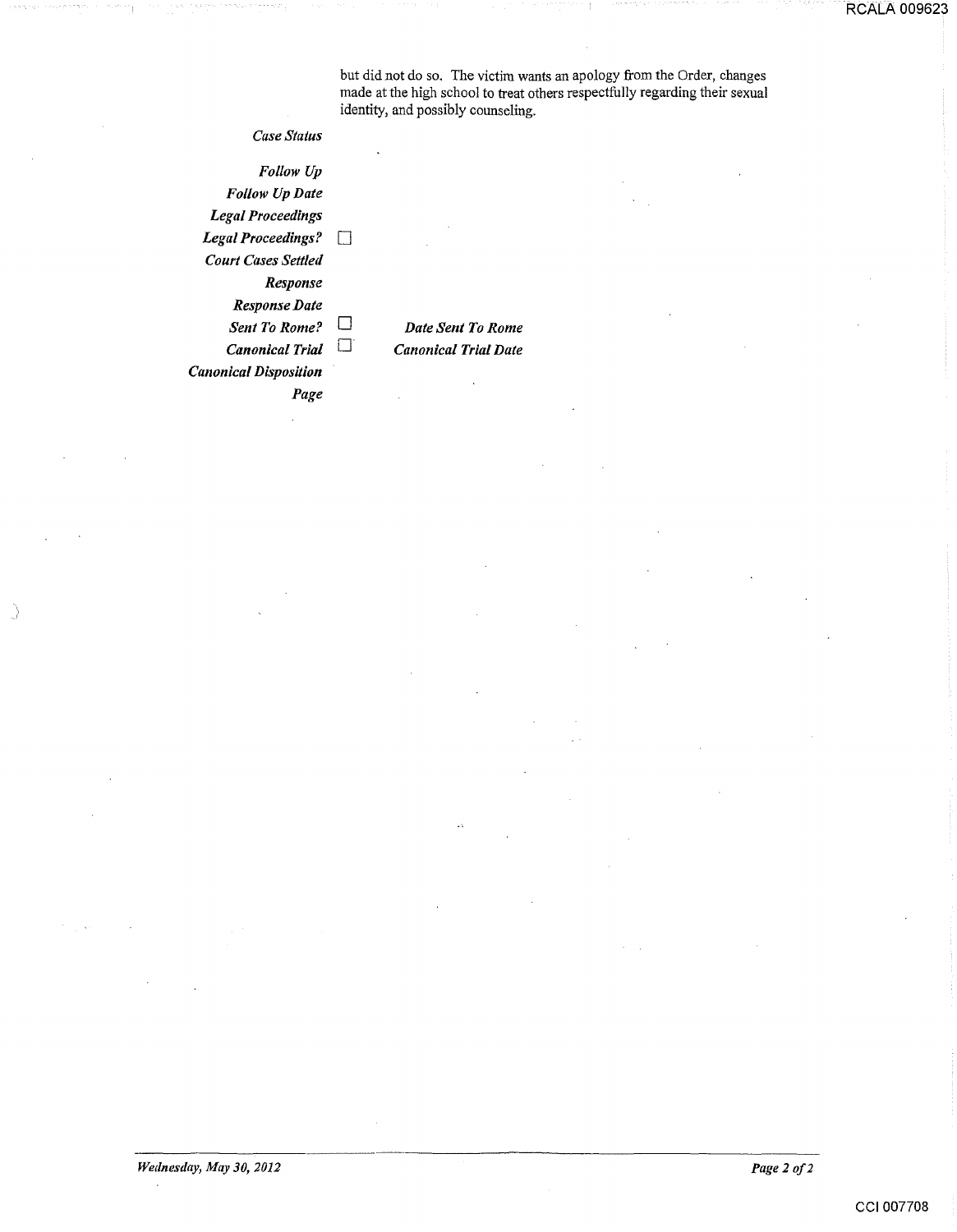ACCUSED NAME:  $Dom[N] \subset \frac{S_{AV}N_{O}}{S_{V}}$  DATE: 4/ 16/ 12

**CONFIDENTIAL** 



#### ARCHDIOCESE OF LOS ANGELES Child Abuse Report - Internal Routing Form

|                                                 | This report involves allegations of:                                           |
|-------------------------------------------------|--------------------------------------------------------------------------------|
|                                                 | Current Minor and Church Employee/volunteer                                    |
|                                                 | <b>Current Minor and Priest</b>                                                |
|                                                 | Past Minor and Priest                                                          |
|                                                 | Past Minor and Religious Brother                                               |
|                                                 | Past Minor and Religious Sister                                                |
|                                                 | Adult/Adult Case                                                               |
|                                                 | Other                                                                          |
| Sexual abuse:<br>Physical abuse:<br>Harassment: |                                                                                |
|                                                 | Ly in 2006 - 2002<br>Brief Summary: There abused                               |
|                                                 | and also bulled & have<br>seed sexual                                          |
| To:                                             | <b>REDACTED</b><br>Msgr. Lorenzo Miranda - Vicar for Clergy<br><b>REDACTED</b> |
|                                                 |                                                                                |
|                                                 |                                                                                |
|                                                 |                                                                                |
|                                                 |                                                                                |
|                                                 |                                                                                |
|                                                 | <b>REDACTED</b><br><b>REDACTED</b>                                             |
| Submitted by:                                   | Office                                                                         |
| Date distributed:                               | <b>REDACTED</b>                                                                |
| Comments: Carr                                  | wr                                                                             |
|                                                 | <b>REDACTED</b>                                                                |
|                                                 |                                                                                |

Revised: 1 0/5/2011

 $\mathcal{L}_{\mathcal{A}}$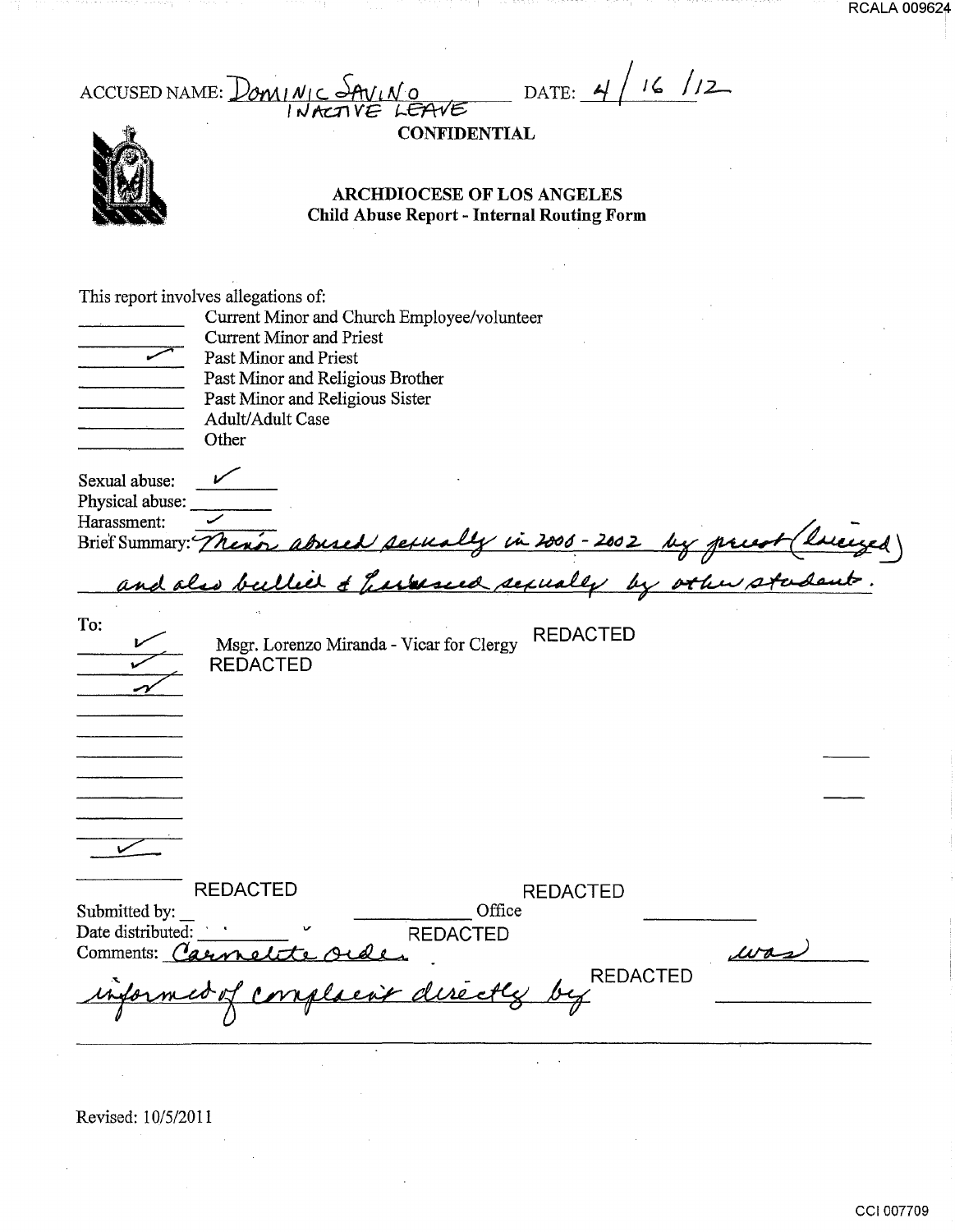

#### ARCHDIOCESE OF LOS ANGELES CHILD ABUSE AND NEGLECT REPORTING FORM

| <b>MANDATORY</b>                  | NON-MANDATORY<br>M                                                                                                                                                                                                                                                                                                                                                                                                                                                                                                                                                                                                                                                                                                                                              |
|-----------------------------------|-----------------------------------------------------------------------------------------------------------------------------------------------------------------------------------------------------------------------------------------------------------------------------------------------------------------------------------------------------------------------------------------------------------------------------------------------------------------------------------------------------------------------------------------------------------------------------------------------------------------------------------------------------------------------------------------------------------------------------------------------------------------|
|                                   |                                                                                                                                                                                                                                                                                                                                                                                                                                                                                                                                                                                                                                                                                                                                                                 |
| Date Reported to the Archdiocese: | $4/11/2012$ -telephone - Pastoral visit $4/12/2012$                                                                                                                                                                                                                                                                                                                                                                                                                                                                                                                                                                                                                                                                                                             |
| Reported to Archdiocese by:       | Victim                                                                                                                                                                                                                                                                                                                                                                                                                                                                                                                                                                                                                                                                                                                                                          |
| Alleged Victim:                   | REDACTED                                                                                                                                                                                                                                                                                                                                                                                                                                                                                                                                                                                                                                                                                                                                                        |
| <b>Current Address:</b>           |                                                                                                                                                                                                                                                                                                                                                                                                                                                                                                                                                                                                                                                                                                                                                                 |
| Telephone:                        |                                                                                                                                                                                                                                                                                                                                                                                                                                                                                                                                                                                                                                                                                                                                                                 |
| Date of Birth:                    | REDACTED <sub>1984</sub>                                                                                                                                                                                                                                                                                                                                                                                                                                                                                                                                                                                                                                                                                                                                        |
| Alleged Perpetrator:              | Dominic Savino Lusctive leave 2002                                                                                                                                                                                                                                                                                                                                                                                                                                                                                                                                                                                                                                                                                                                              |
| Reported Date of Incident: (s)    | During counseling appointments in REDACTED junior and senior year -<br>approximately 2000-2002                                                                                                                                                                                                                                                                                                                                                                                                                                                                                                                                                                                                                                                                  |
| Reported Circumstances of         | REDACTED was referred to Fr. Savino for counseling by his mother when REDACTED                                                                                                                                                                                                                                                                                                                                                                                                                                                                                                                                                                                                                                                                                  |
| Incident(s):                      | learned that his birth fatherREDACTED<br><b>REDACTED</b><br>REDACTED<br>s mother and step-father.<br>betweer<br>. was an                                                                                                                                                                                                                                                                                                                                                                                                                                                                                                                                                                                                                                        |
|                                   | openly gay student and was continually harassed by members of the student<br>body. Rather than talking aboutREDACTED<br>reports that Fr.<br>Savino focused on explicit details of <sup>REDACTED</sup> sexuality. The priest would become<br>Sexually stimulated in front of REDACTED He would hugh REDACTED closely from the<br>front so that REDACTED would know that he was aroused and graze his hand on the<br>front of <sup>REDACTED</sup> genitals and then he would grab/squeeze <sup>REDACTED</sup> buttocks.<br>REDACTED reported that the priest would wait to see if REDACTED would respond or go<br>further, but ______ would not<br>said he went to counseling twice a week for<br>about a 1 1/2 years and this abuse took place in every session. |
|                                   | Afte <sup>REDACTED</sup> had graduated, there was a party at his home to celebrate his step-<br>father adopting <b>REDACTED</b> The priest was invited to the party and came into<br>bedroom to say good bye. The priest kissed him on the neck, cheek and<br>touched his buttocks. Other people were nearby so that was the extent of it.<br>The priest commented on how "heterosexual".REDACTED bedroom looked.<br><b>REDACTED</b>                                                                                                                                                                                                                                                                                                                            |
|                                   | REDACTED<br>class that had the<br>and his mother said there were other students in<br>same experience. Whenever someone would come from the priest's office, it<br>was not uncommon for students to remark "was he aroused"?                                                                                                                                                                                                                                                                                                                                                                                                                                                                                                                                    |
|                                   | In addition to the experiences with REDACTED<br>reported multiple<br>incidents of being bullied by students because of his sexuality. He said that his<br>Art Teacher provided him a safe place to hang out on campus but other faculty<br>members knew of the harassment and never did anything. He recalled that on<br>his senior Kairos retreats, members of the staff apologized and admitted they felt                                                                                                                                                                                                                                                                                                                                                     |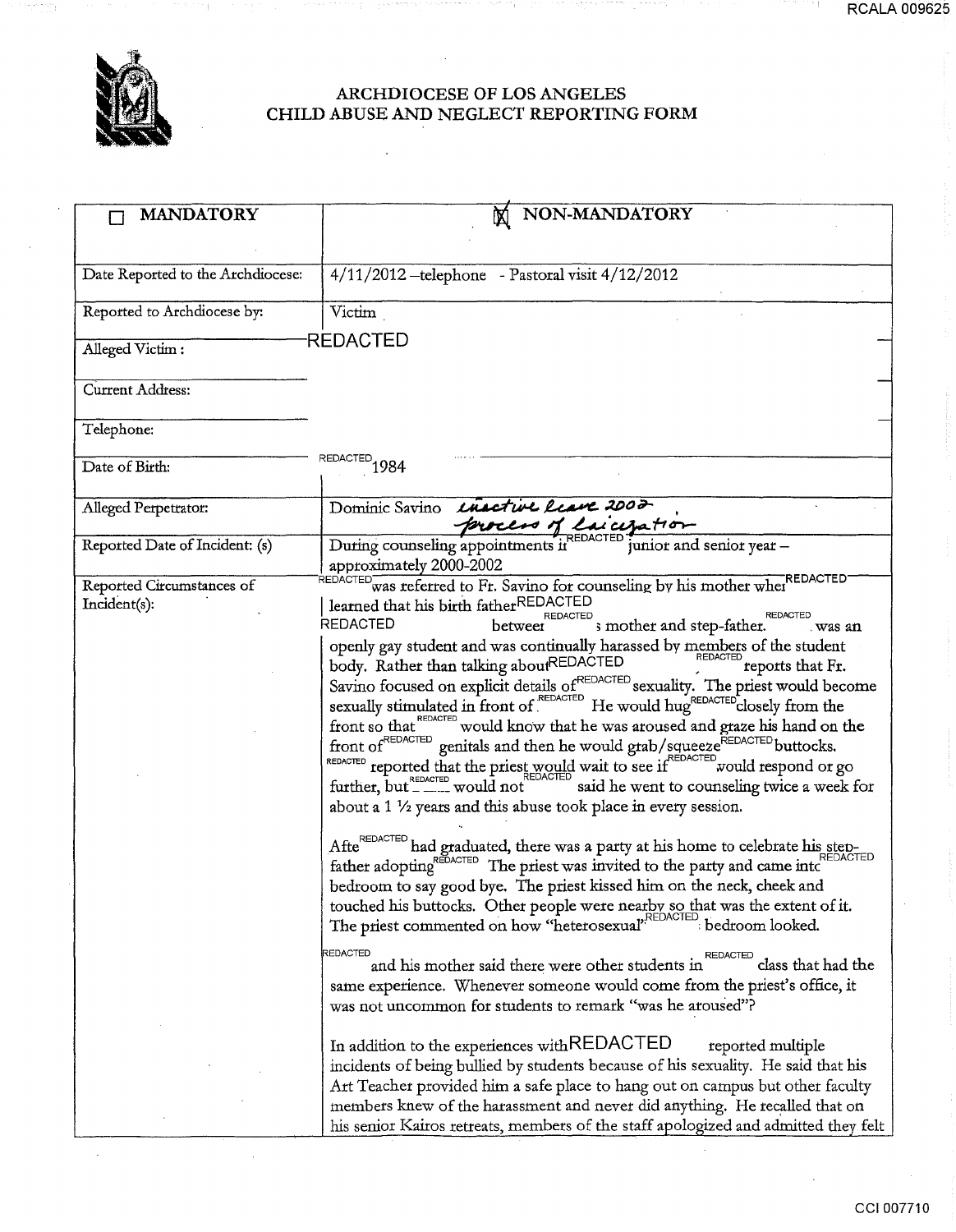|                                    | bad for the harassment he experienced<br>reported that his locker was filled                                                                                                    |
|------------------------------------|---------------------------------------------------------------------------------------------------------------------------------------------------------------------------------|
|                                    | with terrible notes, his backpack and clothes were stolen, and that students                                                                                                    |
|                                    | ganged up on him in the locker room. As a younger studen <sup>REDACTED</sup> illeges he was                                                                                     |
|                                    |                                                                                                                                                                                 |
|                                    | harassed by the older students on the basketball team. <sup>REDACTED</sup> reported that he beggedREDACTED and the principal, <sup>REDACTED</sup> , to let him leave the school |
|                                    | because he felt alone. bullied, harassed unsafe and never supported. He reported                                                                                                |
|                                    | that REDACTED was aware of one incident where another student shoved                                                                                                            |
|                                    | his thumb in <sup>REDACTED</sup> rear end and then shoved it down <sup>REDACTED</sup> throat". He                                                                               |
|                                    | reported thaREDACTED made comments aboutREDACTED sexuality.                                                                                                                     |
| Reported Type of Abuse or Neglect: | Sexual abuse, verbal abuse and harassment                                                                                                                                       |
|                                    |                                                                                                                                                                                 |
| Reports to Public Authorities with | REDACTED<br>was advised of his right to report to the police. The Archdiocese will write                                                                                        |
| dates:                             | a police letter as a matter of our policy.                                                                                                                                      |
|                                    |                                                                                                                                                                                 |
| Comments:                          | asked for: An apology from a superior of the Carmelite order; the Order                                                                                                         |
|                                    | to address the changes needed in the culture at Crespi to treat others with                                                                                                     |
|                                    | respect as they experience their sexuality identity formation; may be interested in                                                                                             |
|                                    | seeing a therapist that he had previously seen to continue therapeutic work.                                                                                                    |
|                                    |                                                                                                                                                                                 |
|                                    | REDACTED<br>had tried to report the matter to the school about four years ago but was                                                                                           |
|                                    | under the influence of alcohol when he made the call. Another time he visited                                                                                                   |
|                                    | the campus with hopes of reporting but was not able to do so.                                                                                                                   |
|                                    | <b>REDACTED</b>                                                                                                                                                                 |
|                                    | reports that this being the 10 year anniversary of his graduation has been                                                                                                      |
|                                    | the impetus for him feeling the need to tell his story so that he can move on                                                                                                   |
|                                    | emotionally.                                                                                                                                                                    |
| Report initiated by:               | <b>REDACTED</b>                                                                                                                                                                 |
|                                    |                                                                                                                                                                                 |
|                                    |                                                                                                                                                                                 |

 $\bar{\lambda}$ 

T)

Ħ

l,

فير

- 1